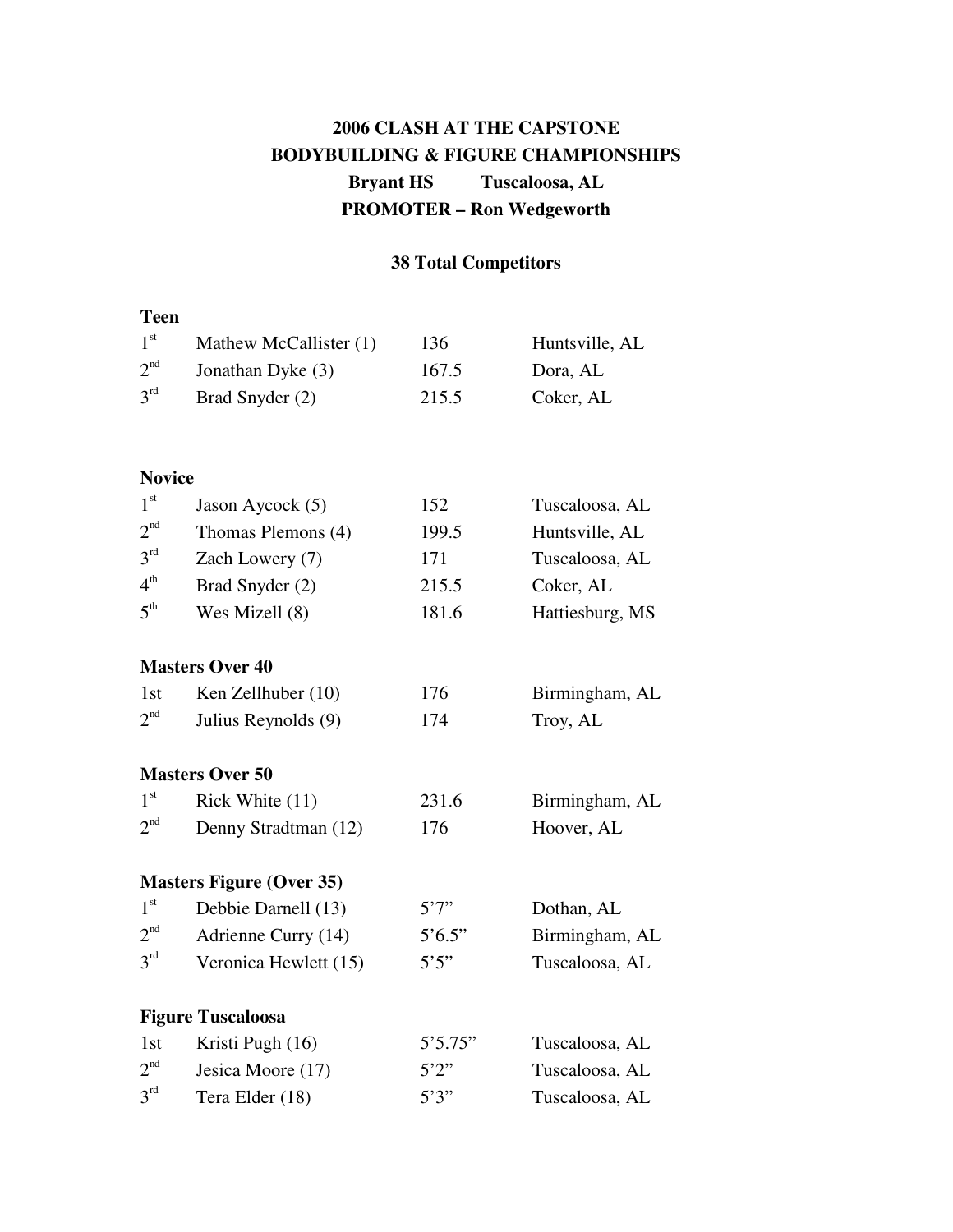| 4 <sup>th</sup> | Priscilla Nail (19)            | 5'3'' | Tuscaloosa, AL   |
|-----------------|--------------------------------|-------|------------------|
| $5^{\text{th}}$ | Veronica Hewlett (15)          | 5'5'' | Tuscaloosa, AL   |
|                 |                                |       |                  |
|                 | <b>Men's Tuscaloosa</b>        |       |                  |
| 1 <sup>st</sup> | Stephen Merchant (25)          | 192.6 | Tuscaloosa, AL   |
| 2 <sup>nd</sup> | Ben Balducci (26)              | 163.2 | Tuscaloosa, AL   |
| 3 <sup>rd</sup> | Jeffrey Graham (28)            | 190.4 | Tuscaloosa, AL   |
| 4 <sup>th</sup> | Jason Aycock (5)               | 152   | Tuscaloosa, AL   |
| $5^{\text{th}}$ | Melvin Jones (27)              | 202.2 | Tuscaloosa, AL   |
|                 | <b>Junior Men Lightweight</b>  |       |                  |
| 1 <sup>st</sup> | <b>Billy Sanders (29)</b>      | 147   | Jackson, MS      |
|                 | <b>Junior Men Middleweight</b> |       |                  |
| $I^{st}$        | Jonathan Dyke (3)              | 167.5 | Dora, AL         |
| 2 <sup>nd</sup> | Julius Reynolds (9)            | 174   | Troy, AL         |
| 3 <sup>rd</sup> | Kevin Godwin (30)              | 175.6 | Fairhope, AL     |
| 4 <sup>th</sup> | Wes Mizell (8)                 | 181.6 | Hattiesburg, MS  |
|                 | <b>Junior Men Heavyweight</b>  |       |                  |
| 1 <sup>st</sup> | Jeffrey Graham (28)            | 190.4 | Tuscaloosa, AL   |
| 2 <sup>nd</sup> | Melvin Jones (27)              | 202.2 | Tuscaloosa, AL   |
| 3 <sup>rd</sup> | Thomas Plemons (4)             | 199.5 | Huntsville, AL   |
| 4 <sup>th</sup> | Shannon Clark (31)             | 196   | Woodsville, AL   |
|                 | <b>Open Women Lightweight</b>  |       |                  |
| 1st             | Sonya Jones (32)               | 117.4 | Rainsville, AL   |
|                 | <b>Open Women Heavyweight</b>  |       |                  |
| $I^{st}$        | LeQuida Sanders (33)           | 140.2 | Jackson, MS      |
| 2 <sup>nd</sup> | Sophia Seals (35)              | 126.3 | Jackson, MS      |
| 3 <sup>rd</sup> | Emily Smith (34)               | 137   | Birmingham, AL   |
|                 | <b>Figure Short</b>            |       |                  |
| $I^{st}$        | Jackie Swaim (22)              | 5'3'' | Jacksonville, AL |
| 2 <sup>nd</sup> | Amber Hill (23)                | 5'1'' | Birmingham, AL   |
| 3 <sup>rd</sup> | Jesica Moore (17)              | 5'2'' | Tuscaloosa, AL   |
| $4^{\text{th}}$ | Tera Elder (18)                | 5'3'' | Tuscaloosa, AL   |